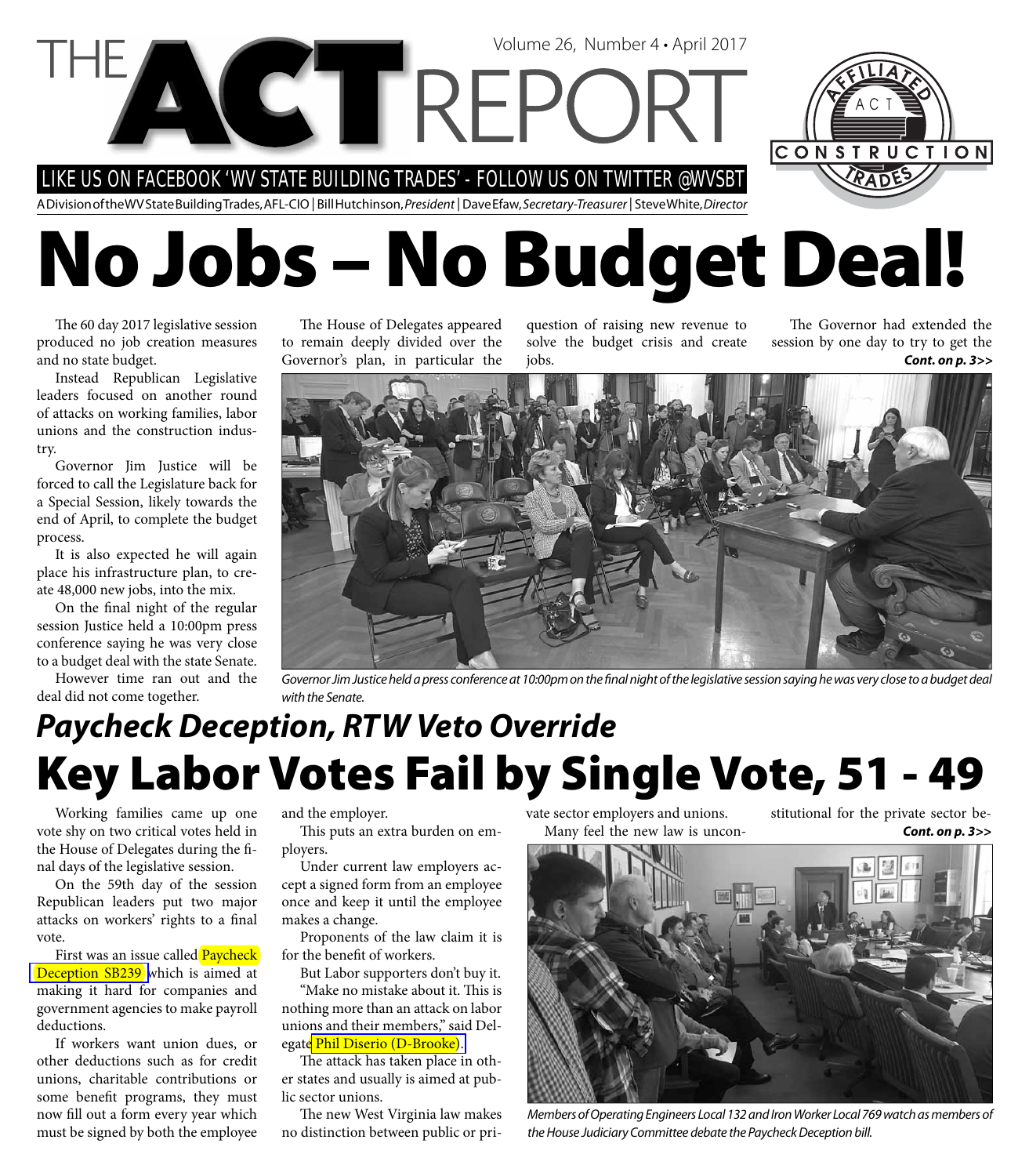## **Construction Industry Faced Many Attacks**

Rather than work on infrastructure bills to create jobs in the construction industry the legislative session turned into a series of attacks on the industry.

Allowing construction and mining companies to skip-out on wage payments just got a lot easier.

Current law requires companies who have less than five years of activity in West Virginia for both construction (non-residential) and mining to post a wage bond making sure workers will get paid.

Senate Republicans quickly passed a law to repeal the wage bond law in its entirety.

However when the bill reached the Judiciary Committee in the House of Delegates a compromise was worked out to weaken but preserve the law.

The bill (SB224) was sent back to the Senate with this compromise but the Senate refused to agree.

In such cases a conference committee is established with three members of the House and three from the Senate to see if the difference can be worked out.

Republican control of both chambers means the committee is also controlled by republicans.

The committee met on the last day of the session and forced through further weakening of the bill.

The result is: a company with only \$100,000 in assets, even if they have no track record in the state, can avoid a wage bond.

Making public construction payrolls secret got very close to passage but failed.

The law SB412 would have made secret the certified payrolls that must be kept on many tax-funded projects.

The bill started out keeping all information secret and was amended to focus on wage information.

Proponents claimed the data is proprietary and a trade secret.

They further claimed that "unions" were using the data to somehow gain a competitive advantage.

In a long floor debate Delegate Scott Brewer (D-Mason) led the charge to defeat an amendment that would have reinstated the broad secrecy language which was removed in a prior committee meeting.

"This amendment is nothing more than an attempt

to cover up the fact that repeal of the prevailing wage law has been a disaster for our communities producing no savings as promised but driving down wages as we predicted," said Brewer. "This amendment is nothing more than an attempt to cover up the fact that repeal of the prevailing wage

The debate about payrolls was really the only time the results of prevailing wage repeal were discussed by the legislature because the Republican Leadership blocked all other efforts.

In addition many newspapers from across the state took issue with the proposed law because it restricted public access to government records

and contracts.

"Open, transparent government is part of our democracy," said Delegate

> [Mike Caputo \(D-](http://www.legis.state.wv.us/House/lawmaker.cfm?member=Delegate%20Caputo)Marion).<br>This

amendment hurts our newspapers and the taxpayers effort to get documents from tax funded projects.

Why would we want that?"

The amendment law has been a disaster failed by a wide margin 67 to 31 and led to the ultimate withdrawal of the bill.

Early in the session lawmakers tried to eliminate portions of the contractor licensing law by exempting some electrical work from needing a license but that effort failed. However in its

place came a bill **HB2554** to remove

the Contractor Licensing Board from the oversight of the Division of Labor and to increase the amount of work a contractor can perform without a

license.

The effort was seen by many as an attempt to defund the DOL.

Currently DOL personnel perform many duties not only for contractor licensing purposes but for other related laws such as crane, plumbing, and HVAC licensing; wage bonds; and a number of wage and hour laws.

"One person out in the field can enforce a variety of laws, this mean a much more cost effective agency," said Labor Commissioner Dave Mullins.

"And our administrative folks can handle a contractor license renewal along with the many occupational licenses at the same time, we are very efficient."

The bill passed the House of Delegates but failed to get out of committee in the Senate.

A bill to outlaw responsible contractor policies at any state, county or city level failed to appear on any House of Delegates Committee after passing the Senate.

However the Senate repeatedly tried unsuccessfully to insert the bill [\(SB399\)](http://www.legis.state.wv.us/Bill_Status/bills_text.cfm?billdoc=SB399%20SUB2%20ENG.htm&yr=2017&sesstype=RS&i=399) into other bills on the last day of the session.

Responsible contractor policies *Cont. on p. 4>>*



Members of Insulators Local 80 talk wit[h Senator Ron Stollings \(D-Boone\) a](http://www.legis.state.wv.us/Senate1/lawmaker.cfm?member=Senator%20Stollings)bout the many legislative attacks facing workers and the construction industry.

for our communities producing no savings as promised but driving down wages as we predicted,"

D-Mason

**[Delegate Scott Brewer,](http://www.legis.state.wv.us/House/lawmaker.cfm?member=Delegate%20Brewer)**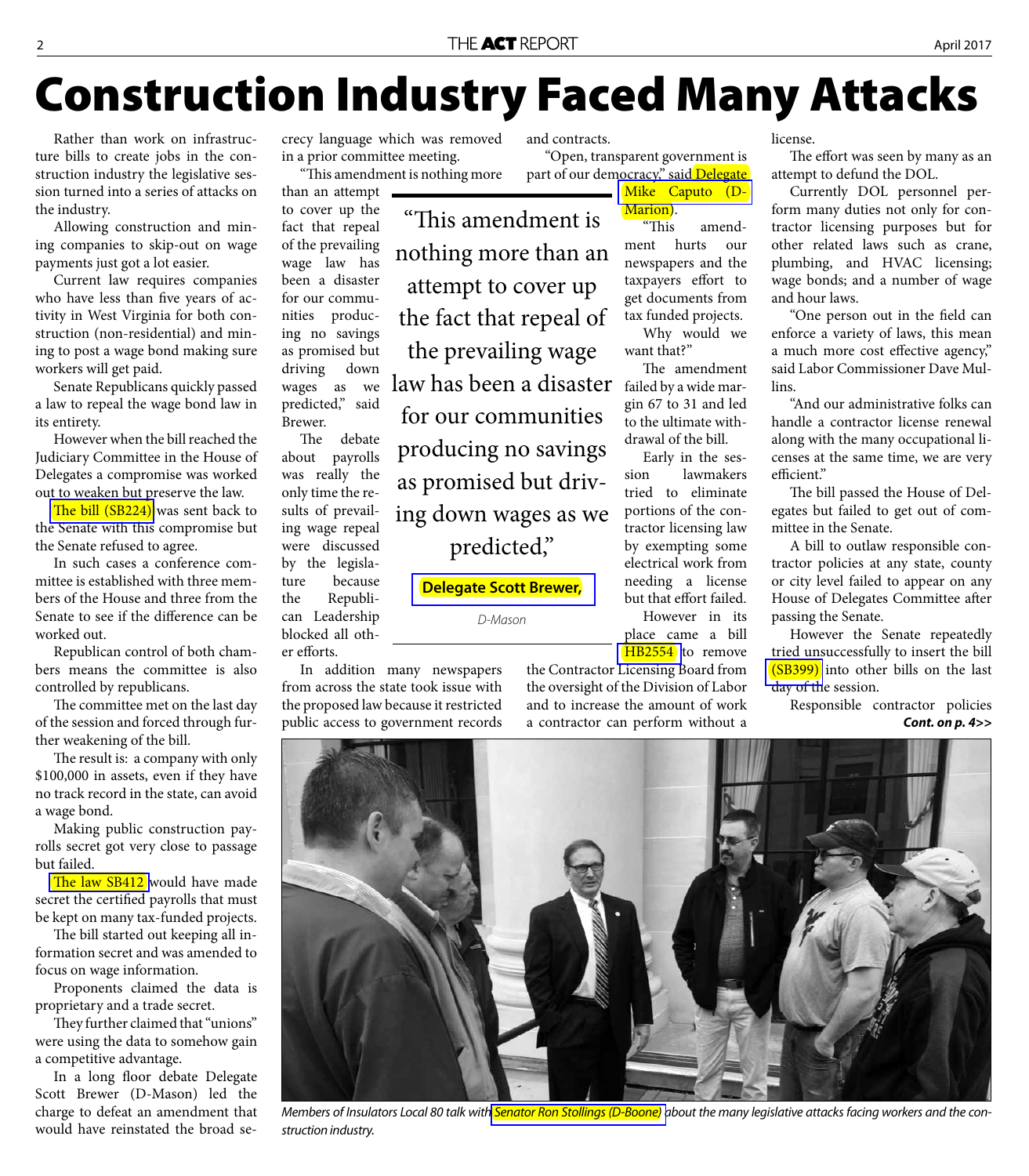## **Other 2017 Legislative Action**

A bill to increase property taxes on wind power projects was passed out of the Senate but failed to advance in the House.

Nevertheless on the last day of the session SB16 was inserted by the Senate into a House bill about education.

The House was not thrilled with the change and forced the Senate to remove the language.

At stake were a number of proposed wind projects, one in Greenbrier County and one in Tucker and Grant Counties.

In addition wind energy representatives say there are three more projects in the early planning stage.

On average construction worker payrolls per project are in the \$15 million range.

A bill to restrict unemployment benefits when there is a work stoppage was passed.

The bill SB222 makes it harder for workers who are forced out to collect unemployment benefits. It also makes it easier for companies to starve out workers.

Current law would allow a worker to receive unemployment in a work stoppage if the company continues to operate and continue to receive prof-



Members of the Keystone Mountain Lakes Regional Council of Carpenters were on hand when Governor Jim Justice held a press conference during the last week of the session urging legislators to focus on his jobs plan.



#### *Continued from Page 1*

budget deal together. But on Sunday there appeared to be no activity.

Governor Justice has travelled across the state promoting his jobs plan and building public support.

He has also repeatedly said just patching the budget for a year is the wrong approach. He wants to get the state's economy moving and change the direction of the economy.

A \$2.8 billion infrastructure plan would be funded by three major initiatives. First would be a bond to accelerate spending of anticipated federal funds. Next is a proposed

four and one-half cent increase in the gasoline tax along with an increase in vehicle registration fees. These funds would then be used for another bond that first must be approved by a vote of the public.

Last is the continuation and expansion of the WV Parkways Authority. This means keeping the existing toll roads and looking for new toll locations. In order to decrease the financial impact on West Virginians Governor Justice proposed an annual fee of eight dollars to have unlimited use of all toll roads.

its.

'Cancer Creek' legislation passes some 28 years after first being promoted.

The measure will allow up to eight times more cancer causing chemicals to be discharged into state waterways.

In 1989 it was proposed to help pave the way for a proposed pulp and



#### *Continued from Page 1*

cause federal law already applies.

It is expected that Governor Jim Justice will veto the measure.

Another narrow loss came when a new version of the so-called Rightto-Work **bill SB330** was vetoed by the Governor and then came up for a veto override vote.

The first RTW bill, passed last year, excluded the construction industry and had confusing language.

This year the bill was explained as a technical clean-up, meaning the legislature had no intention of excluding the construction industry they simply made a mistake.

Both measures passed by a vote of

paper mill.

Trades representatives got involved dubbing the measure Cancer Creek and eventually stopped the plan.

Industry representatives promoting the current change repeatedly said it would help create jobs but when pressed they could not identify any.

51 to 49 meaning a single vote difference would have defeated these bills.

"It was extremely frustrating to lose these important votes by such a slim margin," said Josh Sword, President of the WV AFL-CIO.

"We thank our friends who stuck with us, all 36 of the democratic members and 13 republicans and independents."

The loss means pending litigation is the last resort to stop the RTW law from going into effect.

The case, which challenges the constitutionality of the law, is pending in Kanawha County Circuit Court. ■

### **Ohio Valley Jobs Fair**



More than 500 students and Wheeling area residents participate in the Ohio Valley Jobs Fair at WesBanco Arena on March 30. The event was sponsored by Project BEST and the Ohio Valley Building and Construction Trades.